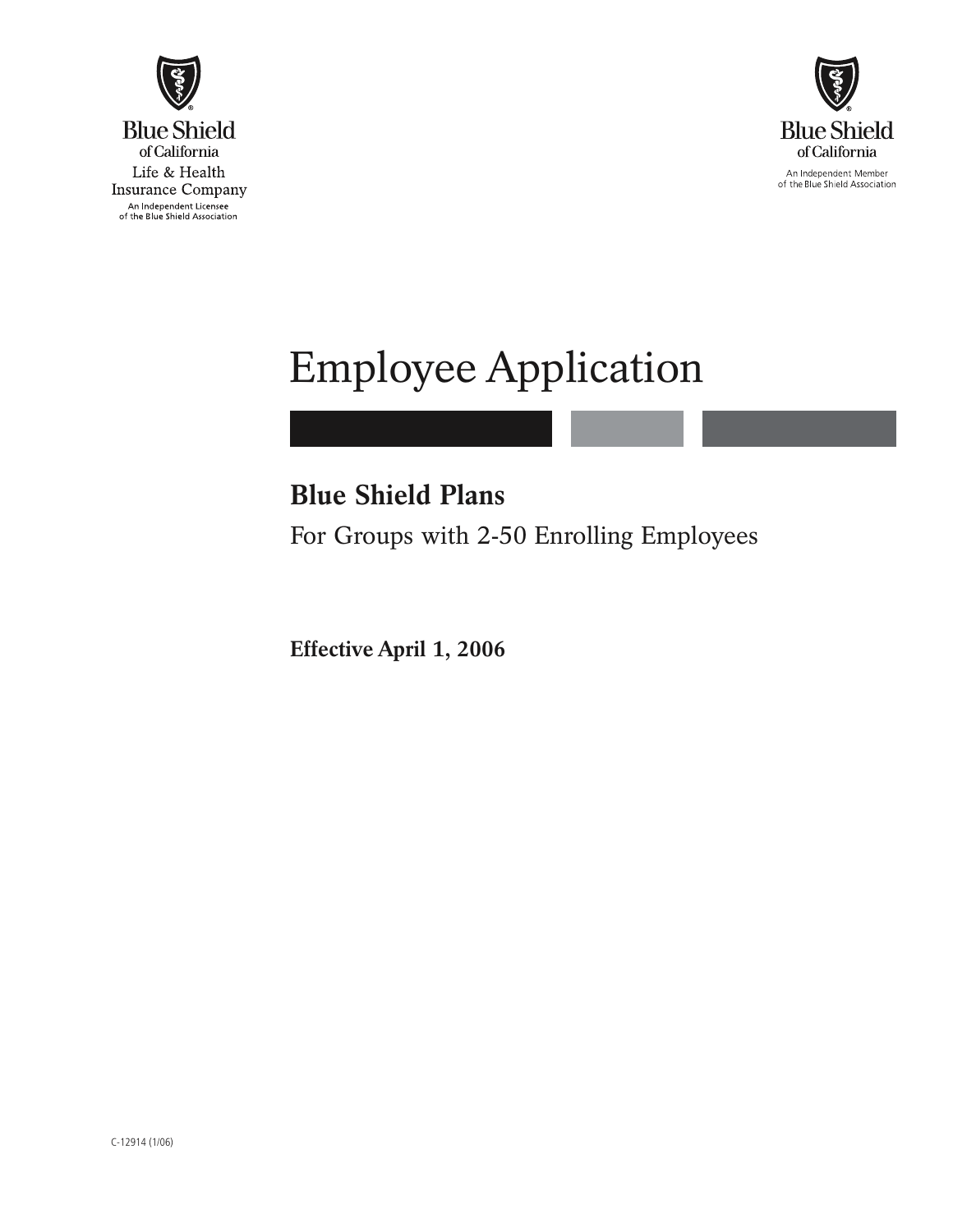## **IT IS VERY IMPORTANT THAT ALL QUESTIONS BE ANSWERED.**

#### **Employee Application**

1 Provide the employee data requested.

2 Check the box(es) to indicate your coverage selection and fill in plan name as appropriate.

(Example: ■ Access+ HMO Plan 15

or **3** Shield Spectrum PPO Plan 500 Premier

**3** Check the "Enroll in Medical" box for each dependent listed in this section. In the space provided, list all eligible dependents you wish to enroll (including spouse or domestic partner), their dates of birth, Social Security Number and relationship to the employee. Domestic partner enrollment is only available if your employer has elected to offer this option. If selecting Access+ HMO® or Added Advantage<sup>™</sup> POS, you must choose a Primary Care Physician. Please enter the Provider Number and the IPA Number. Please note the important dental enrollment guidelines described below.

 If dependent is over 18, you must check the "Full Time Student" box as "Yes" for each dependent. To be considered eligible, dependent children ages 19-24 must be enrolled full time in college (minimum of 12 units) or trade school. Blue Shield of California/Blue Shield of California Life and Health Insurance Company (Blue Shield Life) will deem this completed information to be a certification of full time student status. Dependent coverage over age 18 for full time students is not available to dependents of legal guardians.

#### **Important Dental Enrollment Guidelines**

You must check the "Enroll in Dental" box for each dependent listed in Section 3 of the Employee Application in order for each dependent to be covered. Employees may elect to enroll any number of their dependents in a Blue Shield of California Dental PPO or Dental HMO plan.

#### □ Dental PPO

• Employee enrollment in a Blue Shield of California/Blue Shield of California Life & Health Insurance Company (Blue Shield Life) health plan is not required to select Dental PPO.

#### □ Dental HMO

- Employee enrollment in a Blue Shield of California/Blue Shield Life health plan is not required to select Dental HMO.
- To enroll in a Dental HMO plan, you must live or work sufficiently close to a participating Dental Provider to ensure reasonable access to care, as determined by the Plan.
- Refer to the Dental HMO Dental Provider Directory for service areas.
- If selecting a Dental HMO plan, you must list the identification number of the Dental Provider you have selected. Refer to the Dental HMO Dental Provider Directory for the identification number.

4 Enter information on any other health coverage you or your dependents have including Medicare. This must be completed for coordination of benefits.

5 In the "Life Insurance Beneficiary" section, enter the name of the person who is to receive the group life benefit, his/her relationship to the employee and his/her current address.



#### **Refusal of Coverage Form**

This form (located on the last page of this application) is to be used for all employees who decline coverage for themselves or their dependents.

Enter the employee name, Social Security Number, the employer (group) name and number, date of full-time hire and marital status. Check the appropriate box if you, your spouse or dependent(s) are declining health and/or dental coverage. Check the box that meets your reason for refusing coverage for you, your spouse or dependent(s). Indicate the name of the other health and/or dental insurance carrier with whom you or your dependents have coverage. Sign and date if you have refused personal or dependent coverage.

## **The Pre-Existing Condition Exclusion**

The Health Insurance Portability and Accountability Act of 1996 (HIPAA) is a federal law which limits when coverage may be excluded for pre-existing conditions. Under the law, if a person's health coverage terminates and he or she enrolls in new health coverage within 63 days (excluding any waiting period), the new coverage must credit the time he or she was enrolled in the prior coverage towards the new coverage's pre-existing condition exclusion. In addition, the state law requires that the time a person was enrolled in prior coverage be credited if he or she enrolls in new coverage within 180 days (excluding any waiting period) if the "prior creditable coverage" was employer-sponsored coverage.

The Shield Spectrum PPO<sup>5M</sup> plans, the Shield Spectrum PPO Savings plans and the Blue Shield Life Active Choice<sup>5M</sup> plans exclude pre-existing conditions. Pre-existing conditions are covered only after you have been continuously covered for six (6) consecutive months including your present employer's waiting period, if any. The pre-existing condition does not apply to:

- pregnancy benefits;
- newborns or adopted children, who had prior creditable coverage within thirty (30) days of their birth, adoption, or placement for adoption and who enrolled in one of the Blue Shield of California or Blue Shield Life plans within sixty-three (63) days of that prior creditable coverage (excluding any waiting period);
- employees and dependents, who were validly covered under the present employer's previous group health coverage when that coverage was terminated and who are enrolled on the original effective date of the Blue Shield of California or Blue Shield Life Health plan within 60 days of the termination of that previous coverage.

To get credit for any prior creditable coverage, obtain a "Certificate of Creditable Coverage" from your prior employer, insurer or health plan and submit the certificate to Blue Shield of California/Blue Shield Life. If assistance is required, please contact your Blue Shield Customer Service Representative.

Blue Shield of California/Blue Shield Life protects the confidentiality and privacy of your personal and health information. Personal and health information includes both medical information and individually identifiable information, such as your name, address, telephone number and Social Security number. We will not disclose this information, except as permitted by law.

#### □ Access Baja HMO<sup>®</sup>

- To enroll in the Access Baja HMO, you must live or work within the Access Baja service area to ensure reasonable access to care.
- Refer to the Access Baja HMO Provider and Pharmacy Directory for selection of Primary Care Physician and service area information.
- You must understand the standards of care as reflected in the Disclosure Form.

Active Choice, Added Advantage and Shield Spectrum PPO are service marks of Blue Shield of California. ®Access+ HMO and Access Baja are registered marks of Blue Shield of California.

®Registered mark of the BlueCross BlueShield Association, an association of independent Blue Cross and Blue Shield Plans.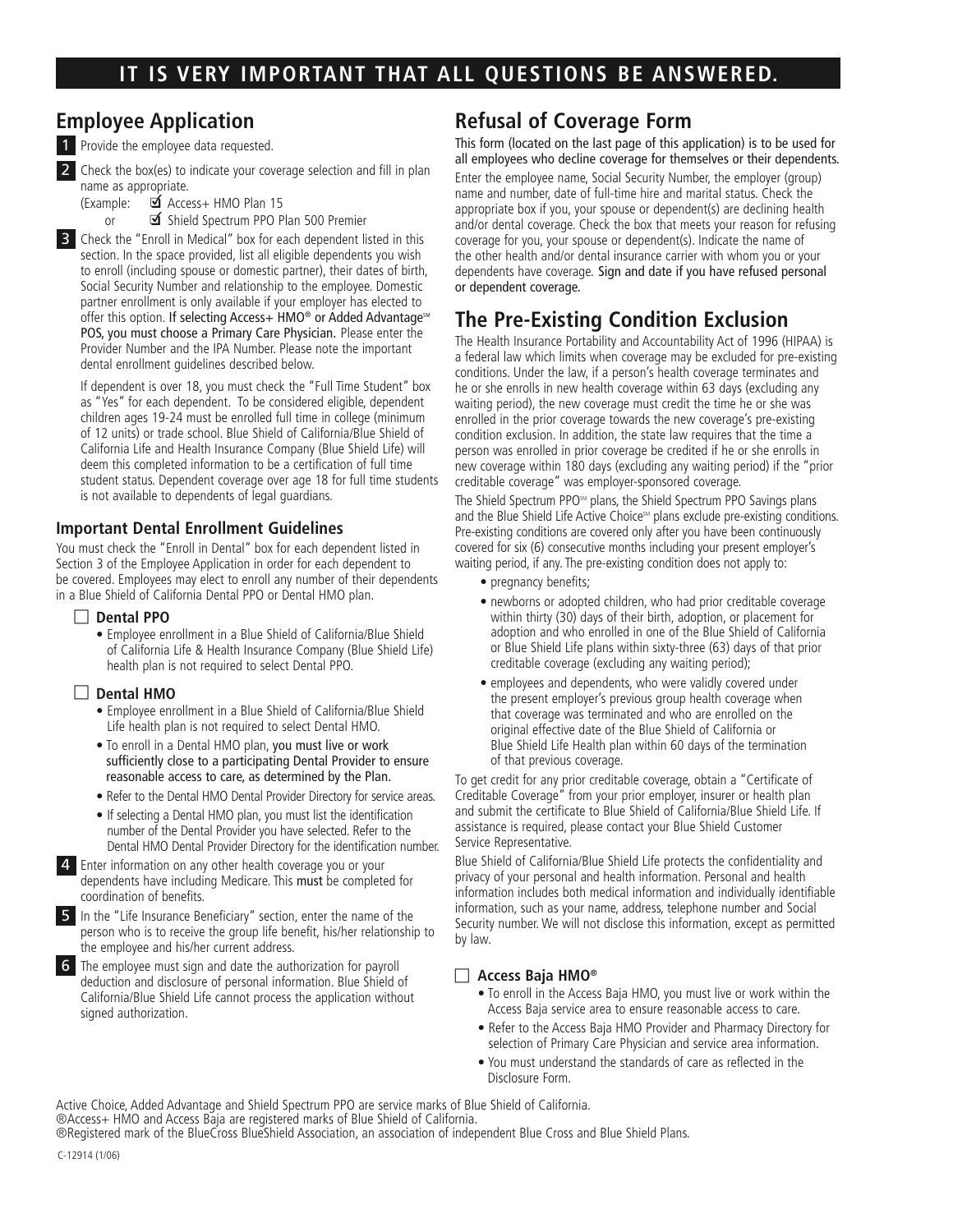

## $\begin{minipage}{.4\linewidth} \textbf{Blue} \textbf{Shield} \textbf{of } \textbf{California} \\ \textbf{Life} \textit{ & Health Insurance Company} \\ \textbf{An independent License of the Blue Shield Association} \end{minipage}$

### **EMPLOYEE APPLICATION**

**(for 2-50 employees)**



Blue Shield of California

compared the Re-Hire DO NOT WRITE IN SHADED AREA

|                  | Employee Information (Please type or print clearly. Use black ink.)                                                                                                                                                                  |                                                                                                                                                |                                   |                          |                                                                                                |            |                                                  |            |  |
|------------------|--------------------------------------------------------------------------------------------------------------------------------------------------------------------------------------------------------------------------------------|------------------------------------------------------------------------------------------------------------------------------------------------|-----------------------------------|--------------------------|------------------------------------------------------------------------------------------------|------------|--------------------------------------------------|------------|--|
| 1                | Social Security Number                                                                                                                                                                                                               | Employer (Group) Name<br>Dept. Code                                                                                                            |                                   |                          | Group Number<br>B/U                                                                            |            |                                                  |            |  |
| S<br>E<br>L<br>F |                                                                                                                                                                                                                                      |                                                                                                                                                |                                   |                          |                                                                                                |            |                                                  |            |  |
|                  | Last Name                                                                                                                                                                                                                            | First Name                                                                                                                                     |                                   | M.I.                     | <b>OED</b>                                                                                     |            |                                                  | <b>RSN</b> |  |
|                  | <b>Mailing Address</b>                                                                                                                                                                                                               | City<br>State<br>Zip                                                                                                                           |                                   |                          | $\mathsf{S}$                                                                                   | <b>TOC</b> | <b>NP</b>                                        | <b>PKG</b> |  |
|                  | Home Physical Address                                                                                                                                                                                                                | City<br>State<br>Zip                                                                                                                           |                                   |                          | Life/AD&D Amount                                                                               |            |                                                  |            |  |
|                  | Bus. Phone                                                                                                                                                                                                                           | Home Phone<br>$\mathcal{E}$                                                                                                                    |                                   |                          | E-mail Address                                                                                 |            |                                                  |            |  |
|                  | Full-Time Hire Date<br>Job Title<br>Year<br>Mo<br>Day                                                                                                                                                                                |                                                                                                                                                |                                   |                          |                                                                                                |            |                                                  |            |  |
|                  | How would you prefer we contact you? Select one of the following: □ Electronic Mail □ Standard Mail<br>Telephone: $\Box$ Home $\Box$ Work<br>Blue Shield of California/Blue Shield Life will use your preferred method when possible |                                                                                                                                                |                                   |                          |                                                                                                |            |                                                  |            |  |
|                  | Are you a full-time employee, actively working at least 30 hours per week for this employer? $\square$ Yes $\square$ No<br>If No, please explain.                                                                                    |                                                                                                                                                |                                   |                          |                                                                                                |            |                                                  |            |  |
|                  | Date of Birth<br>Sex<br>$\mathsf F$<br>Year<br>M<br>Mo<br>Day                                                                                                                                                                        | Marital Status:<br>Language Preference:<br>$\Box$ Single $\Box$ Married $\Box$ English<br>$\Box$ Spanish<br>$\Box$ Other<br>□ Domestic Partner |                                   |                          | Check Yes If additional<br>sheet(s) is attached to<br>$\Box$ Chinese<br>this Application □ Yes |            |                                                  |            |  |
|                  | ACCESS+ HMO & ADDED ADVANTAGE POS -<br>Name of Primary Care Physician:                                                                                                                                                               | Prov. #                                                                                                                                        |                                   | IPA/MG#                  |                                                                                                |            | <b>Existing Patient?</b><br>$\Box$ Yes $\Box$ No |            |  |
|                  | DENTAL HMO ONLY - Name of Dental Provider:                                                                                                                                                                                           |                                                                                                                                                | Dental Provider #                 |                          |                                                                                                |            |                                                  |            |  |
|                  | If You, Your Spouse Or Your Dependent(s) Are Refusing Coverage, Please Complete And Sign The Reverse Side.                                                                                                                           |                                                                                                                                                |                                   |                          |                                                                                                |            |                                                  |            |  |
| $\overline{2}$   | Check Plan(s) and fill in plan name(s) as appropriate. (See Important Guidelines on Page 2)                                                                                                                                          |                                                                                                                                                |                                   |                          |                                                                                                |            |                                                  |            |  |
|                  | <b>Medical Benefits</b>                                                                                                                                                                                                              |                                                                                                                                                |                                   | <b>Optional Benefits</b> |                                                                                                |            |                                                  |            |  |
|                  | $\Box$ Access+ HMO                                                                                                                                                                                                                   |                                                                                                                                                | □ Life Only (See footnote# below) |                          |                                                                                                |            |                                                  |            |  |
|                  |                                                                                                                                                                                                                                      |                                                                                                                                                |                                   |                          |                                                                                                |            |                                                  |            |  |
|                  |                                                                                                                                                                                                                                      |                                                                                                                                                |                                   |                          |                                                                                                |            |                                                  |            |  |
|                  |                                                                                                                                                                                                                                      |                                                                                                                                                |                                   |                          |                                                                                                |            |                                                  |            |  |
|                  |                                                                                                                                                                                                                                      |                                                                                                                                                |                                   |                          |                                                                                                |            |                                                  |            |  |
|                  |                                                                                                                                                                                                                                      |                                                                                                                                                |                                   |                          |                                                                                                |            |                                                  |            |  |
|                  | <u> 1989 - Johann Stein, mars an deutscher Stein und der Stein und der Stein und der Stein und der Stein und der</u>                                                                                                                 |                                                                                                                                                |                                   |                          |                                                                                                |            |                                                  |            |  |

<sup>\*</sup> Active Choice Plans are underwritten by Blue Shield of California Life & Health Insurance Company (Blue Shield Life).

<sup>&</sup>lt;sup>1</sup> Shield Spectrum PPO Savings Plans are HSA-eligible high-deductible health plans.

<sup>#</sup> Group term life insurance for groups of 2-9 eligible employees is administered and underwritten by a small group employer trust.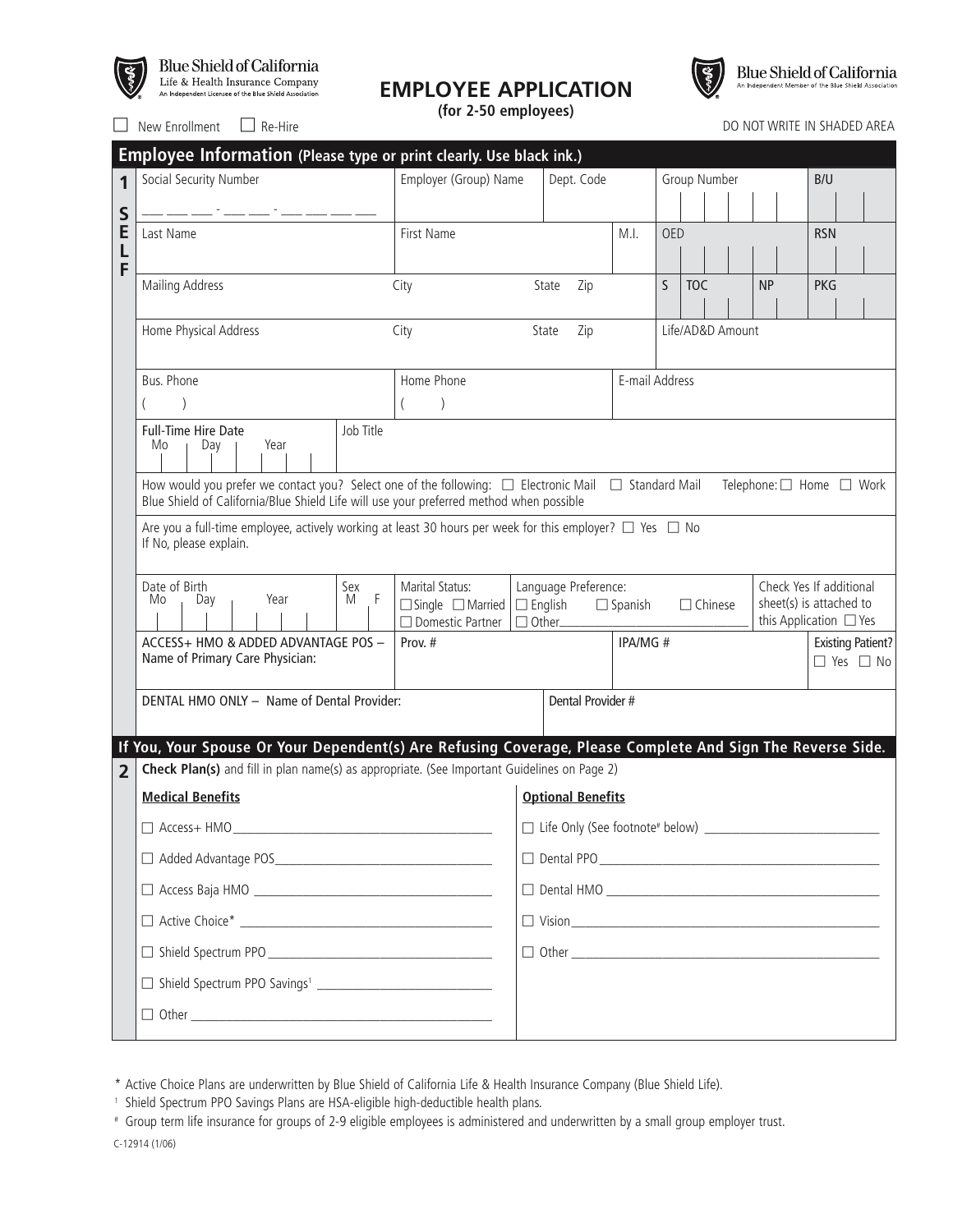

**EMPLOYEE APPLICATION**



**(for 2-50 employees, continued)**

APPLICANT'S SOCIAL SECURITY NUMBER \_\_\_\_\_ \_\_\_\_\_ \_\_\_\_\_ - \_\_\_\_\_ \_\_\_\_\_ - \_\_\_\_\_ \_\_\_\_\_ \_\_\_\_\_ \_\_\_\_\_

**3 DEPENDENT INFORMATION:** Access+ HMO and Added Advantage POS applicants must select a primary care physician in the Blue Shield Access+ HMO physician and hospital directory. Dental HMO applicants must select a dental p directory You may choose a different Access+ HMO primary care physician for each family member. Be sure to include each primary care physician's provider number and their IPA number as well as each dental provider number. For Access Baja HMO, please see page 2. Dependent's address if different from employee

| Do you have eligible dependents? $\Box$ Yes $\Box$ No<br>Are they enrolling? $\Box$ Yes $\Box$ No<br>If No, please complete the Refusal of Personal Coverage Form | Access+ HMO and<br>Added Advantage POS Only -<br>Name of Primary Care Physician | Dental HMO Only -<br>Dental Provider                             |  |  |
|-------------------------------------------------------------------------------------------------------------------------------------------------------------------|---------------------------------------------------------------------------------|------------------------------------------------------------------|--|--|
| $\Box$ Spouse $\Box$ Domestic Partner $\Box$ Male $\Box$ Female                                                                                                   | Doctor's Name                                                                   | Dental Provider Name:                                            |  |  |
| <b>First Name</b>                                                                                                                                                 | (First)                                                                         | (First)                                                          |  |  |
| Last Name                                                                                                                                                         | (Last)                                                                          | (Last)                                                           |  |  |
| Social Security #                                                                                                                                                 |                                                                                 |                                                                  |  |  |
| Date of Birth                                                                                                                                                     |                                                                                 | Dental Provider #                                                |  |  |
| Enroll In: $\Box$ Medical $\Box$ Dental                                                                                                                           | Existing Patient? □ Yes □ No                                                    | Existing Patient? □ Yes □ No                                     |  |  |
| $\Box$ Son $\Box$ Daughter                                                                                                                                        | Doctor's Name                                                                   | Dental Provider Name:                                            |  |  |
| First Name                                                                                                                                                        | (First)                                                                         | (First)                                                          |  |  |
| Last Name                                                                                                                                                         | (Last)                                                                          | (Last)                                                           |  |  |
| Social Security #                                                                                                                                                 |                                                                                 | Dental Provider #                                                |  |  |
| Date of Birth                                                                                                                                                     |                                                                                 | <u> 1989 - Jan James James Barnett, fransk politik (d. 1989)</u> |  |  |
| Enroll In: $\Box$ Medical $\Box$ Dental                                                                                                                           | Existing Patient? □ Yes □ No                                                    | Existing Patient? $\Box$ Yes $\Box$ No                           |  |  |
| Full Time Student Status? (If over 18) □ Yes □ No                                                                                                                 |                                                                                 |                                                                  |  |  |
| $\Box$ Son $\Box$ Daughter                                                                                                                                        | Doctor's Name                                                                   | Dental Provider Name:                                            |  |  |
| First Name                                                                                                                                                        | (First)                                                                         | (First)                                                          |  |  |
| Last Name                                                                                                                                                         | (Last)                                                                          | (Last)                                                           |  |  |
| Social Security #                                                                                                                                                 | Prov. #: $\_$                                                                   | Dental Provider #                                                |  |  |
| Date of Birth                                                                                                                                                     |                                                                                 |                                                                  |  |  |
| Enroll In: $\Box$ Medical $\Box$ Dental                                                                                                                           | Existing Patient? □ Yes □ No                                                    | Existing Patient? $\Box$ Yes $\Box$ No                           |  |  |
| Full Time Student Status? (If over 18) □ Yes □ No                                                                                                                 |                                                                                 |                                                                  |  |  |
| $\Box$ Son $\Box$ Daughter                                                                                                                                        | Doctor's Name                                                                   | Dental Provider Name:                                            |  |  |
| First Name                                                                                                                                                        | (First)                                                                         | (First)                                                          |  |  |
| Last Name                                                                                                                                                         | (Last)                                                                          | (Last)                                                           |  |  |
| Social Security #                                                                                                                                                 | Prov. #: $\frac{1}{2}$                                                          |                                                                  |  |  |
| Date of Birth                                                                                                                                                     |                                                                                 | Dental Provider #                                                |  |  |
| Enroll In:<br>$\Box$ Medical $\Box$ Dental                                                                                                                        | Existing Patient? □ Yes<br>$\Box$ No                                            | Existing Patient? □ Yes<br>$\Box$ No                             |  |  |
| Full Time Student Status? (If over 18) □ Yes □ No                                                                                                                 |                                                                                 |                                                                  |  |  |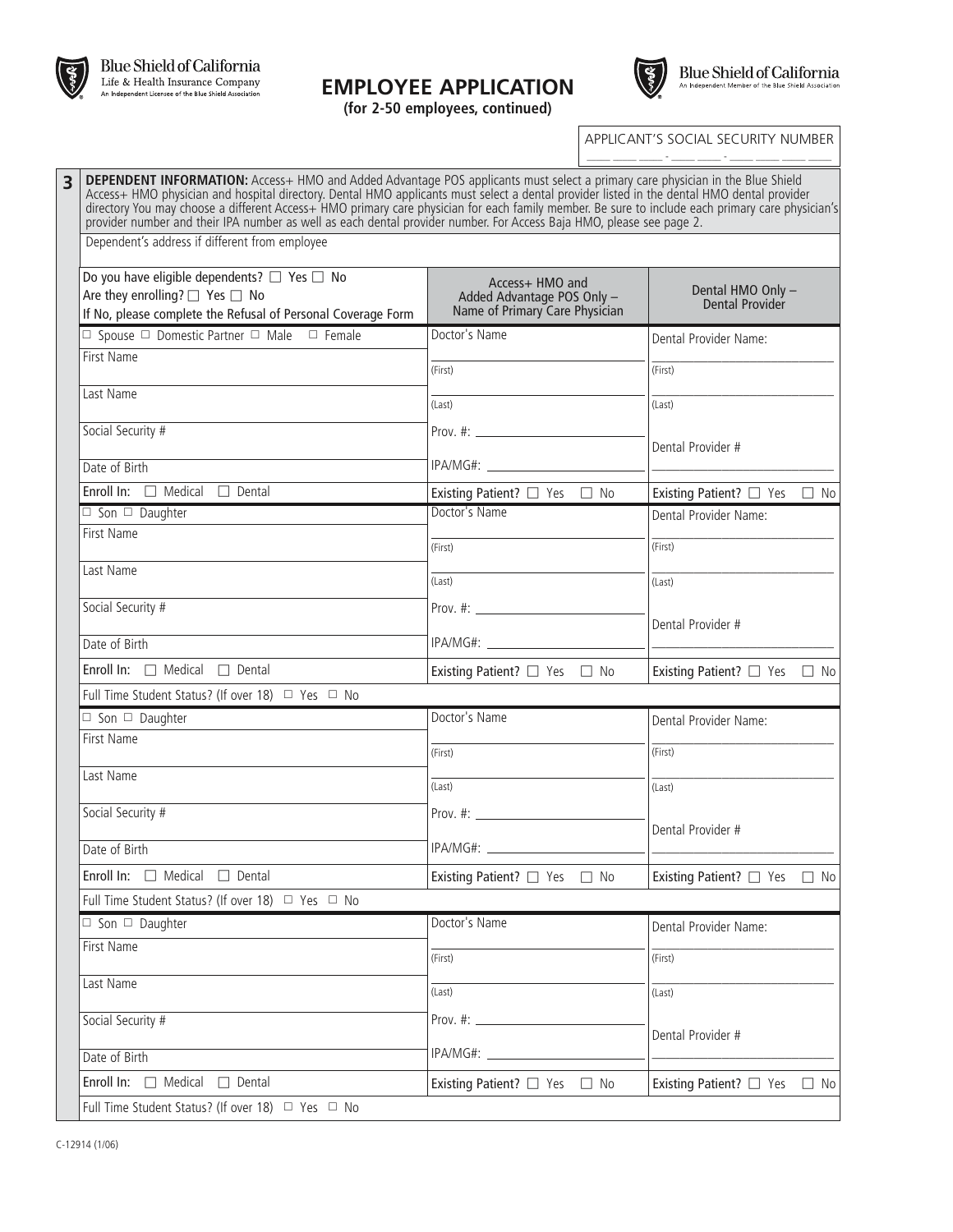

#### **EMPLOYEE APPLICATION**

**(for 2-50 employees, continued)**



|                                                                                                                                                                                                                                                                                                                                                                                                                                                                             |                                                                                                                                                                                                                                                                                              | APPLICANT'S SOCIAL SECURITY NUMBER                                                                                                                                                                                                                                                                                                                                                                                                                                                                                                                                                                                                                                                                                                                                                                                                                                                                                                                                                                                                                                                                                                                                                                                                                                                                                                                                                                                                                                                                                                                                                                                                                                                        |  |  |  |  |
|-----------------------------------------------------------------------------------------------------------------------------------------------------------------------------------------------------------------------------------------------------------------------------------------------------------------------------------------------------------------------------------------------------------------------------------------------------------------------------|----------------------------------------------------------------------------------------------------------------------------------------------------------------------------------------------------------------------------------------------------------------------------------------------|-------------------------------------------------------------------------------------------------------------------------------------------------------------------------------------------------------------------------------------------------------------------------------------------------------------------------------------------------------------------------------------------------------------------------------------------------------------------------------------------------------------------------------------------------------------------------------------------------------------------------------------------------------------------------------------------------------------------------------------------------------------------------------------------------------------------------------------------------------------------------------------------------------------------------------------------------------------------------------------------------------------------------------------------------------------------------------------------------------------------------------------------------------------------------------------------------------------------------------------------------------------------------------------------------------------------------------------------------------------------------------------------------------------------------------------------------------------------------------------------------------------------------------------------------------------------------------------------------------------------------------------------------------------------------------------------|--|--|--|--|
|                                                                                                                                                                                                                                                                                                                                                                                                                                                                             |                                                                                                                                                                                                                                                                                              |                                                                                                                                                                                                                                                                                                                                                                                                                                                                                                                                                                                                                                                                                                                                                                                                                                                                                                                                                                                                                                                                                                                                                                                                                                                                                                                                                                                                                                                                                                                                                                                                                                                                                           |  |  |  |  |
| $\mathbf{A}$<br>to this Blue Shield of California/Blue Shield Life coverage? □ Yes                                                                                                                                                                                                                                                                                                                                                                                          | Coordination of Benefits: Do you or any of your dependents have any other health plan or health insurance (including Medicare) in addition<br>$\Box$ No<br>Will this coverage remain in effect after the Blue Shield of California/Blue Shield Life coverage begins? $\Box$ Yes<br>$\Box$ No |                                                                                                                                                                                                                                                                                                                                                                                                                                                                                                                                                                                                                                                                                                                                                                                                                                                                                                                                                                                                                                                                                                                                                                                                                                                                                                                                                                                                                                                                                                                                                                                                                                                                                           |  |  |  |  |
| <b>Life Insurance Beneficiary</b><br>Name                                                                                                                                                                                                                                                                                                                                                                                                                                   | Relationship to Applicant                                                                                                                                                                                                                                                                    |                                                                                                                                                                                                                                                                                                                                                                                                                                                                                                                                                                                                                                                                                                                                                                                                                                                                                                                                                                                                                                                                                                                                                                                                                                                                                                                                                                                                                                                                                                                                                                                                                                                                                           |  |  |  |  |
| <b>Street Address</b><br>City                                                                                                                                                                                                                                                                                                                                                                                                                                               |                                                                                                                                                                                                                                                                                              | State<br>Zip                                                                                                                                                                                                                                                                                                                                                                                                                                                                                                                                                                                                                                                                                                                                                                                                                                                                                                                                                                                                                                                                                                                                                                                                                                                                                                                                                                                                                                                                                                                                                                                                                                                                              |  |  |  |  |
|                                                                                                                                                                                                                                                                                                                                                                                                                                                                             |                                                                                                                                                                                                                                                                                              |                                                                                                                                                                                                                                                                                                                                                                                                                                                                                                                                                                                                                                                                                                                                                                                                                                                                                                                                                                                                                                                                                                                                                                                                                                                                                                                                                                                                                                                                                                                                                                                                                                                                                           |  |  |  |  |
| *I agree: All information on this form is correct and true to the best of my knowledge and belief.<br>I understand that it is the basis on which coverage may be issued under the plan. I understand<br>that if I have misrepresented or omitted any material fact that my coverage may be cancelled or<br>my employer's contract rescinded. I further authorize my employer to deduct from my earnings the<br>contribution (if any) required toward the cost of this plan. |                                                                                                                                                                                                                                                                                              |                                                                                                                                                                                                                                                                                                                                                                                                                                                                                                                                                                                                                                                                                                                                                                                                                                                                                                                                                                                                                                                                                                                                                                                                                                                                                                                                                                                                                                                                                                                                                                                                                                                                                           |  |  |  |  |
| I understand that coverage does not become effective until this and my employer's application have<br>been approved by Blue Shield of California/Blue Shield Life.                                                                                                                                                                                                                                                                                                          |                                                                                                                                                                                                                                                                                              |                                                                                                                                                                                                                                                                                                                                                                                                                                                                                                                                                                                                                                                                                                                                                                                                                                                                                                                                                                                                                                                                                                                                                                                                                                                                                                                                                                                                                                                                                                                                                                                                                                                                                           |  |  |  |  |
|                                                                                                                                                                                                                                                                                                                                                                                                                                                                             |                                                                                                                                                                                                                                                                                              |                                                                                                                                                                                                                                                                                                                                                                                                                                                                                                                                                                                                                                                                                                                                                                                                                                                                                                                                                                                                                                                                                                                                                                                                                                                                                                                                                                                                                                                                                                                                                                                                                                                                                           |  |  |  |  |
|                                                                                                                                                                                                                                                                                                                                                                                                                                                                             | <b>Employee Information, Continued</b>                                                                                                                                                                                                                                                       | AUTHORIZATION: The Following Authorization Section Is To Be Signed By All Employees Applying For Coverage<br>Authorization for Disclosure of Personal Information: By signing below, you authorize any "provider<br>of care," insurer, health plan, or your Blue Shield of California agent or broker, to disclose to Blue<br>Shield of California or Blue Shield of California Life & Health Insurance Company (individually<br>or collectively referred to as "Blue Shield"), or its representatives, and vice versa, all "medical<br>information" (as those terms are defined in the California Civil Code) regarding you and your<br>applying family members, including medical information regarding substance abuse or mental/<br>emotional conditions. This information may be used for the purposes of evaluating this application,<br>determining eligibility and claims for benefits, quality assurance, peer review, or administrative<br>functions reasonably related to executing and managing this Agreement/Policy. In addition, you<br>authorize Blue Shield of California to obtain personal and medical record information (as those<br>terms are defined in the California Insurance Code) from an institutional source or an insurance<br>support organization that gathers this type of information, for the purposes of determining eligibility<br>for coverage. This authorization will remain valid as follows: (1) for 30 months from the date of<br>authorization for the purposes of processing the application, a policy reinstatement, or a request<br>for change in policy benefits; and (2) for all other activities under the policy, for the term of the |  |  |  |  |

coverage or for as long as may be necessary for processing of claims incurred during the term of coverage. You understand that you are entitled to a copy of this form and that a photocopy is as valid as the original.

**\*I, the applicant, acknowledge that I have read and understood this Application in its entirety.**

**Signature of Employee X Date X**